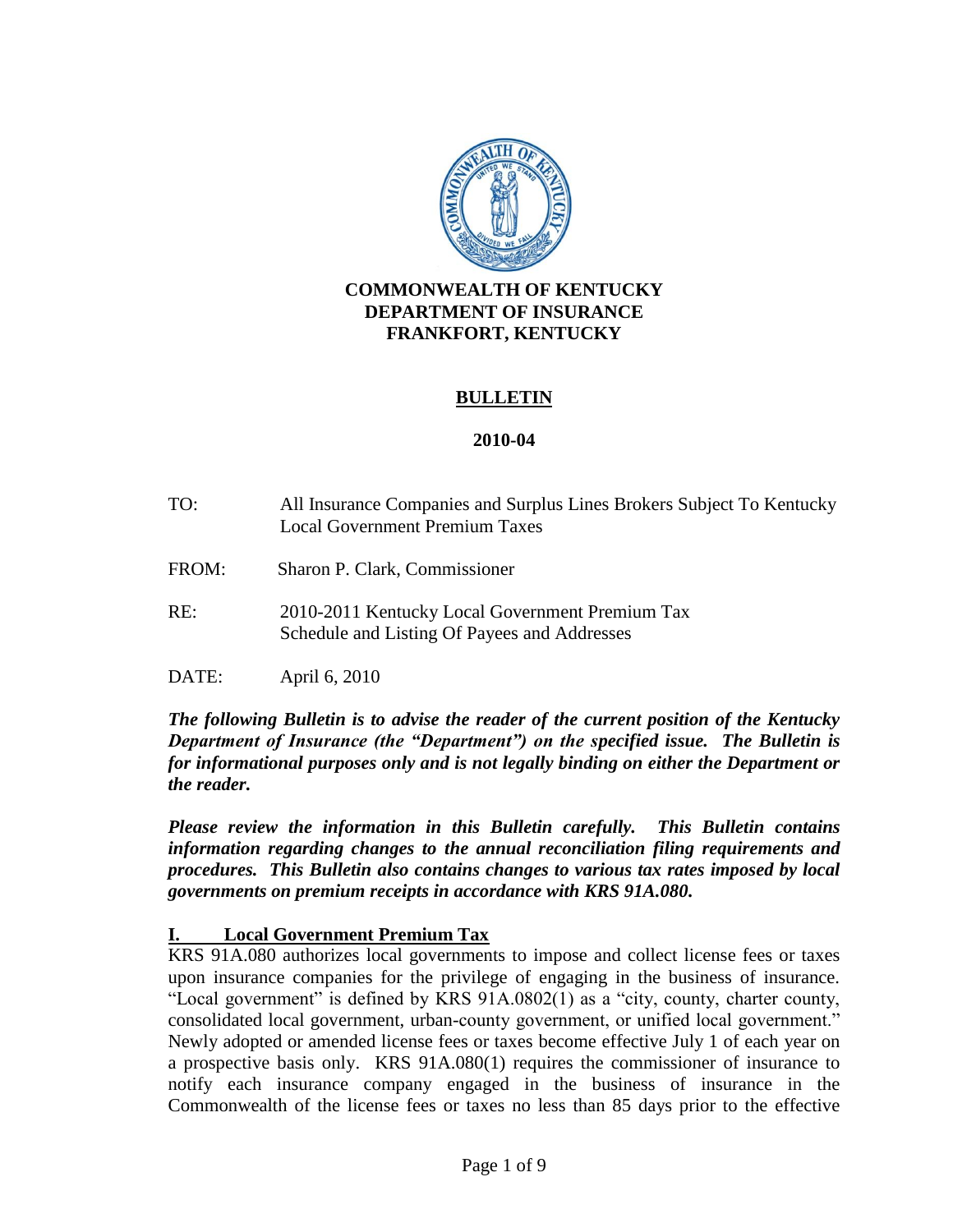date. Accordingly, attached are the 2010-2011 Kentucky Local Government Premium Tax Schedule and the listing of payees and addresses. Local governments that have adopted or amended their taxes, payees, or addresses since the publication of Bulletin 2009-01 (the 2009-2010 tax schedule) are indicated with an asterisk (\*). **Please also note changes in tax code identifications.** 

Surplus lines brokers are subject to the payment of local government premium taxes pursuant to KRS 304.10-180(1)(c). Consequently, surplus lines brokers are obligated to comply with the provisions of KRS Chapter 91A.080 as well as insurance companies. Insurance companies and surplus lines brokers must adopt procedures to conform to the 2010-2011 tax schedule by July 1, 2010. The 2010-2011 tax schedule applies only to **premiums received after** July 1, 2010 through June 30, 2011.

# **II. Determination of Tax Liability**

To assist insurance companies and surplus lines brokers in determining the location of an insurance risk, the Department has published an LGPT Risk Location Chart on its Web site. Pursuant to KRS 91A.080, taxes are imposed on insurance risks located within the corporate limits of the local government. An insurance risk may not necessarily be located at the mailing address of the insured. It is imperative the insurance company/surplus lines broker identify the specific county and/or city in which the risk is located in order to properly assess the local government premium taxes. Further, ZIP codes shall not be used to determine local government premium tax liability.

Pursuant to KRS 91A.0806(6), on or after January 1, 2010, an insurance company/surplus lines broker shall employ a verified risk location system or program to assist the insurance company/surplus lines broker in identifying the location of an insurance risk. An insurance company/surplus lines broker may avoid penalties associated with the nonpayment of local government premium taxes provided the insurance company/surplus lines broker utilizes a verified risk location system and performs due diligence in the location of insurance risks in accordance with KRS 91A.0806(4).

The insurance company/surplus lines broker must use the tax rate effective on the first day of the policy term. When an insurance company/surplus lines broker collects a premium as a result of a change in the policy during the policy term, the tax rate used shall be the rate in effect on the effective date of the policy change. The percentage tax rates are to be charged per policy.

# **III. Disclosure of Local Government Premium Tax**

In accordance with KRS 91A.0810 and 806 KAR 2:092, if the local government premium tax is included in the premium charge to the policyholder, the insurance company shall disclose the amount of the local government tax charged for the period and the name of the taxing jurisdiction to which the local government tax is due. For newly issued policies, the disclosure shall be included on the policy, the declaration sheet, or the initial billing instrument. For renewed policies, the disclosure shall be included on the renewal certificate or the billing instrument for each period for which premium or additional premium is charged to the policyholder.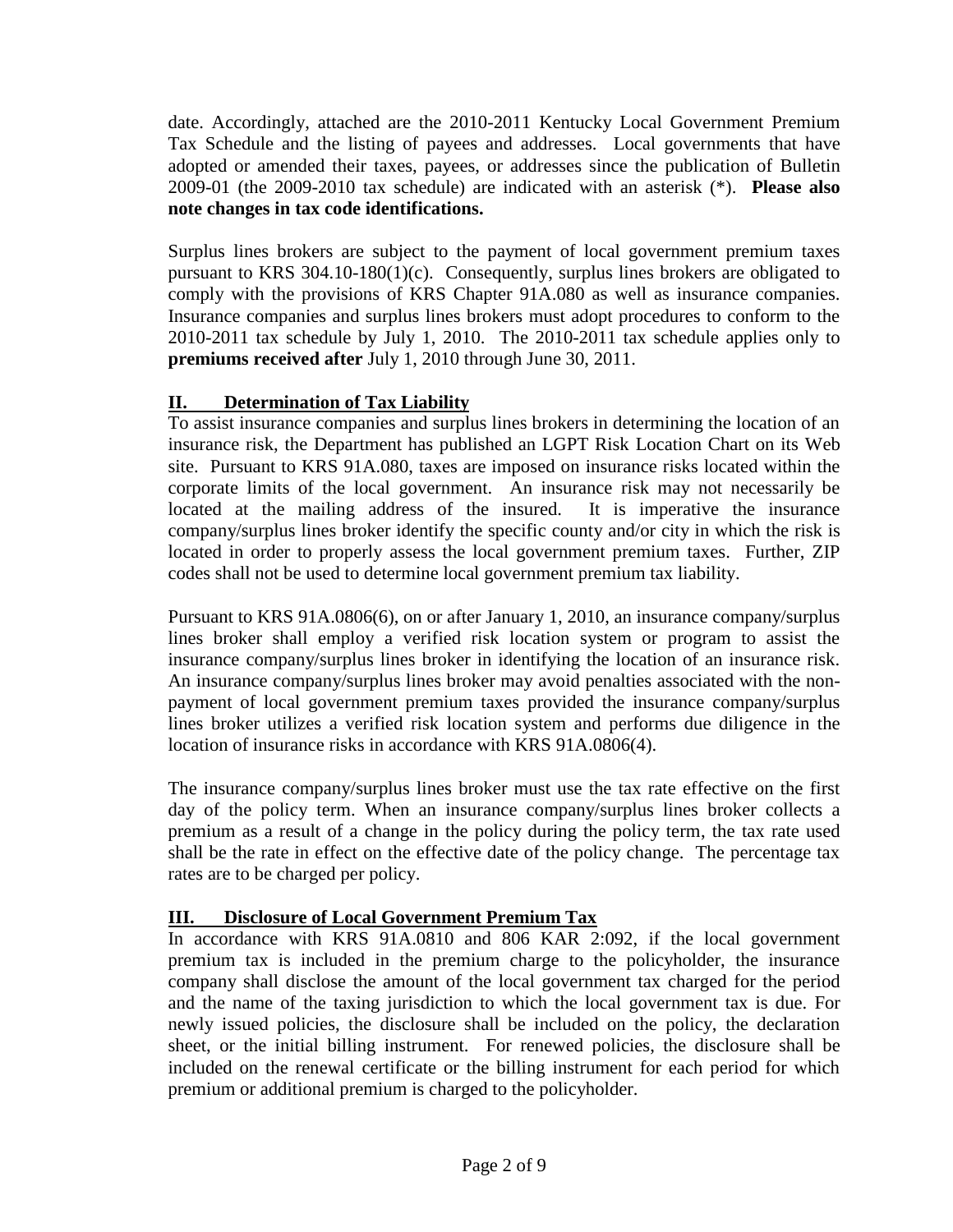Insurance companies/surplus lines brokers should refer to 806 KAR 2:092 for further instructions regarding the contents of the disclosure.

Other disclosure provisions include:

- a. Disclosure of a local government tax shall not be required if the insurance company does not charge the tax to the policyholder.
- b. If local government tax is owed to multiple taxing jurisdictions, the disclosure shall list separately each taxing jurisdiction to which tax is owed.
- c. If a credit of a city tax is applied to a county tax pursuant to KRS 91A.080(12), and the result is that no tax is owed to the county, the disclosure is not required to include the county in the itemization of taxing jurisdictions required in subsection (3) of this section.
- d. If a collection fee is included in the amount charged to the policyholder, the disclosure shall state that the amount includes the tax and a collection fee.

#### **IV. Special Instructions Related to Surplus Lines Business**

Pursuant to KRS 304.10-180(1)(c), each surplus lines broker is required to pay the local government premium tax in accordance with KRS 91A.080.

Separate quarterly tax returns shall be submitted to the applicable local government by the surplus lines broker. Each return submitted to the local government shall include a listing of the insurance companies that supplied the coverage for which the premiums and taxes are being reported. This information shall be listed in the designated section of Form LGT-141. **Please note that surplus lines brokers are not required to submit a separate Form LGT-141 to each local government for each insurance company through which insurance business was exported.**

Annual reconciliations shall be filed with the Department of Insurance and the applicable local government by the surplus lines broker in accordance with Section XVI of this Bulletin. Each return submitted to the local governments shall include a listing of the insurance companies that supplied the coverage for which the premiums and taxes are being reported. This information shall be listed in Section III of Form LGT-140. **Please note that surplus lines brokers are not required to submit a separate Form LGT-140 to each local government for each insurance company through which insurance business was exported.**

#### **V. Exemptions to Tax Liability**

No license fee or tax shall apply to premiums collected on the following:

- Policies of group health insurance provided for state employees under KRS 18A.225;
- Health insurance policies issued to individuals including policies issued through Kentucky Access;
- Workers' compensation insurance;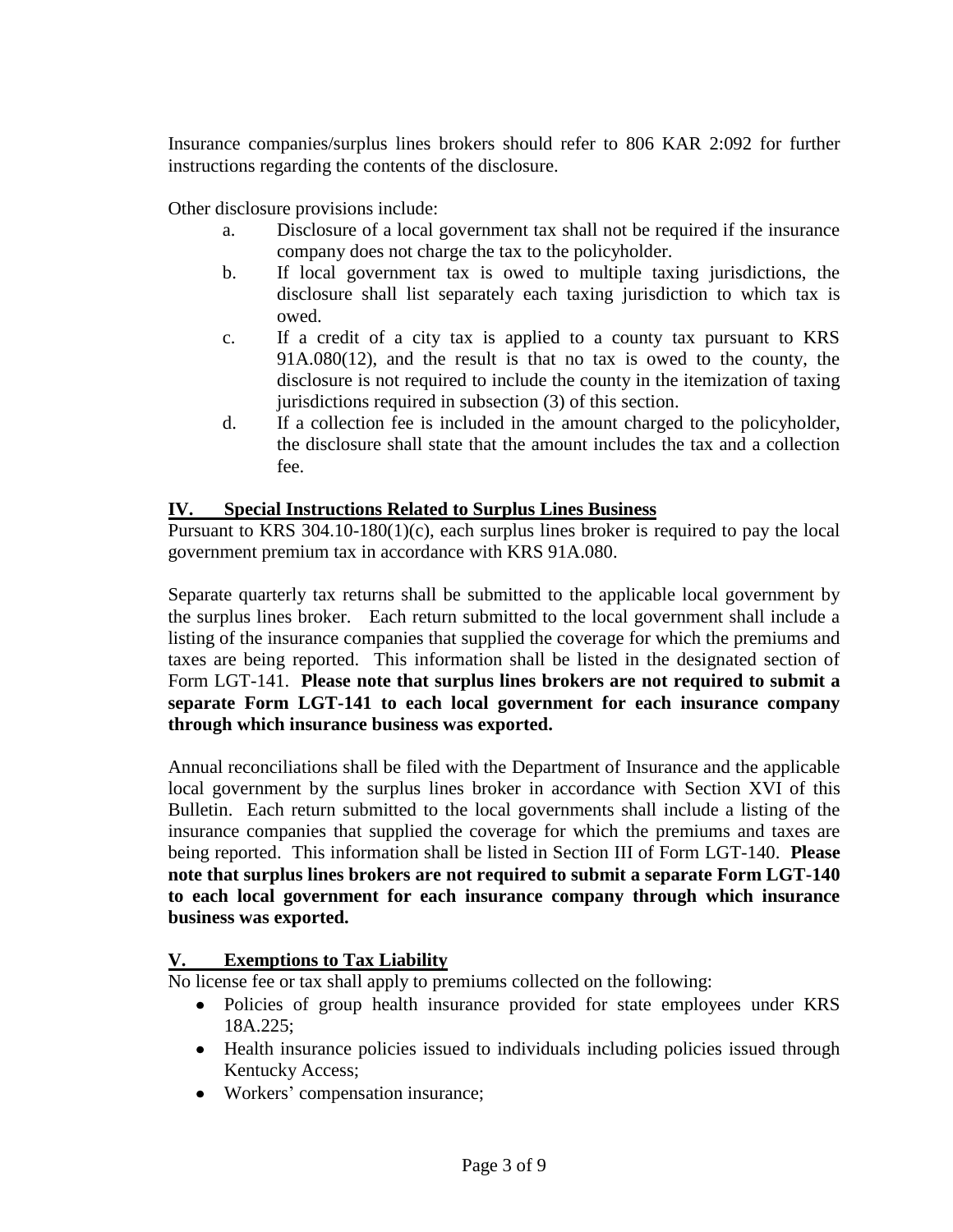- Annuities;
- Federal flood insurance;
- Municipal bonds, leases or other debt instruments issued by or on behalf of the local government unless the bonds, leases, or other debt instruments are issued for profit or on behalf of for-profit or private organizations; or
- Policies for high deductible health plans as defined in 26 U.S.C. sec.  $223(c)(2)$ , commonly referred to as Health Savings Accounts.

No license fee or tax shall apply to policies issued by

- Entities issued a certificate of authority to do business in Kentucky only as a  $\bullet$ health maintenance organization pursuant to KRS 304.38-060;
- Entities issued a certificate of authority to do business in Kentucky as a captive insurer pursuant to KRS 304.49-010; or
- Domestic life insurance companies electing to be taxed under the provisions of KRS 136.320 – Capital and Surplus Tax.

No **county** may impose the tax authorized by KRS 91A.080 upon premiums received on policies issued to public service companies which pay ad valorem taxes.

Additional exemptions may apply pursuant to the ordinance enacted by the local government. Please refer to the tax code for each local government identified on the attached schedule for additional information.

On policies naming a city or the State of Kentucky or one of its agencies as the insured, the license fee or tax may not be added to the policy premium. In this event, the insurance company/surplus lines broker remains responsible for the payment of the license fee or tax.

# **VI. Indivisible Premium**

KRS 91A.080(8) requires a breakdown of all collections by category of insurance listed in the statute. Therefore, the appropriate premium must be allocated to the various lines before the applicable tax is calculated. For indivisible premiums, a weight of two-thirds of the premium must be given to the fire provision and one-third of the premium to the property and casualty provisions before determining the tax.

### **VII. Tax on Life Insurance**

The tax on life insurance shall be based on the first year's premiums and applied to the amount actually collected within the first year.

### **VIII. Minimum Taxes**

In some instances, a local government will enact a tax percentage as well as a minimum tax amount. In these instances, the policyholder may be responsible for payment of the calculated tax amount, based on the tax percentage, if the insurance company/surplus lines broker passes the tax to the policyholder. The insurance company/surplus lines broker is responsible for the difference between the calculated tax amount and the minimum tax amount. If the calculated tax, based on the tax percentage, is less than the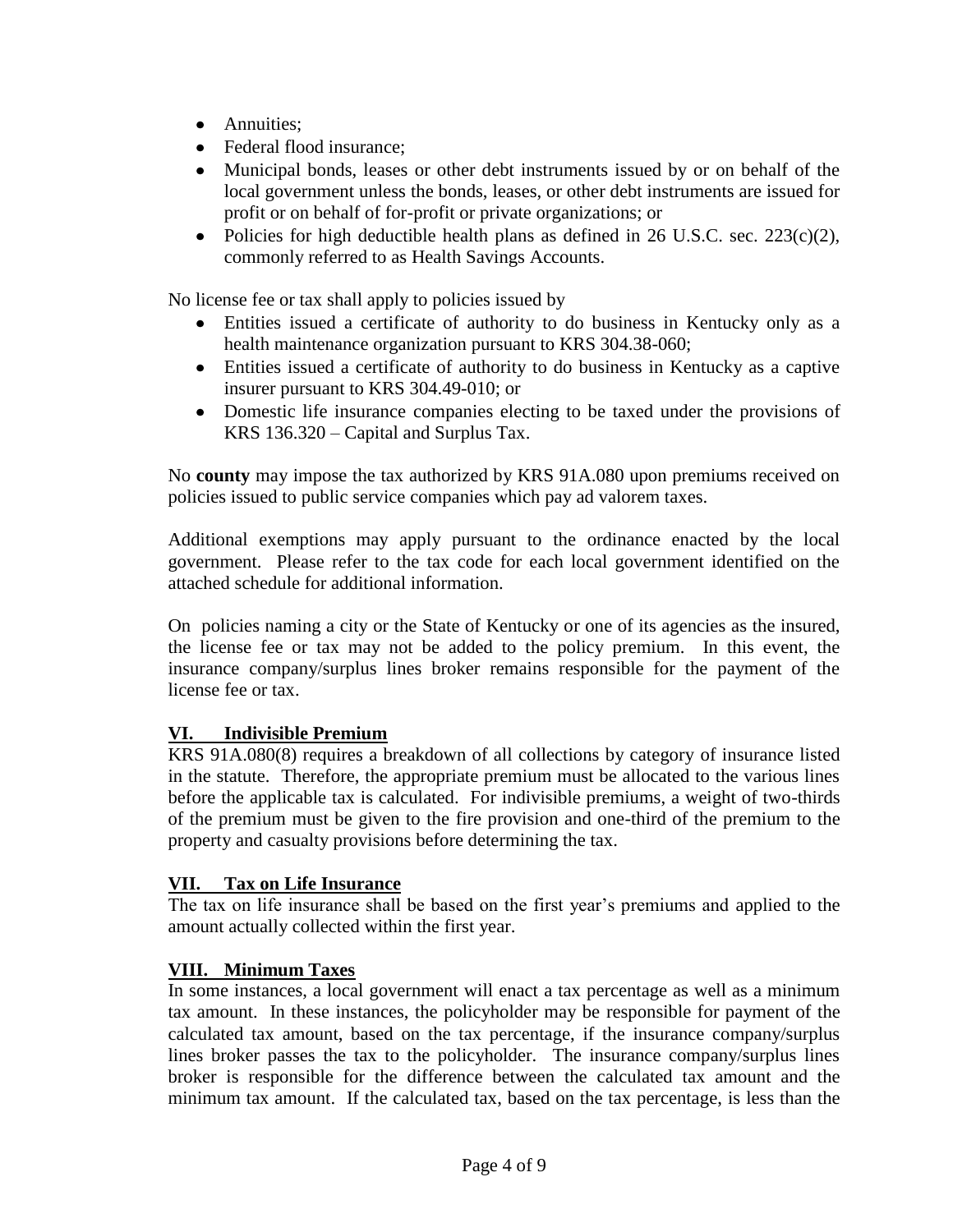stated minimum tax, the insurance company must pay the minimum amount. If a local government has adopted only a minimum tax, the minimum tax shall be paid quarterly, per insurance company, and is not chargeable to the policyholder.

# **IX. Flat Fees**

Flat fees shall be paid quarterly, per insurance company, and are not chargeable to the insured.

# **X. Collection Fees**

Pursuant to KRS 91A.080(4), a reasonable collection fee may be charged and retained by the insurance company or its agent. The collection fee shall not be more than 15% of the tax collected and remitted to the local government or 2% of the taxable premium, whichever is less. This fee is in addition to the tax payable. If a refund or credit is received by an insurance company/surplus lines broker that passed the fee or tax on to the policyholder, and the amount refunded or credited is not owed to another local government, the insurance company/surplus lines broker is required to pay the full amount of the refund or credit, including any collection fee that has been retained, to the policyholder.

# **XI. Appeals for Tax Refunds, Credits, or Assessments**

KRS 91A.0804 provides a sole and exclusive method for the filing of amended returns and requests or assessments by an insurance company/surplus lines broker, local government, or policyholder for nonpayment, underpayment, or overpayment of any license fee or tax imposed pursuant to KRS 91A.080. The procedures outlined in KRS 91A.0804 must be followed in order to properly request a refund or assessment related to nonpayment, underpayment, or overpayment of local government taxes.

For tax periods beginning after December 31, 2008, all amended returns, requests for refunds or credits, and assessments shall be made within two (2) years of the due date of the annual reconciliation (March 31) for the tax period during which the error was made. However, in the case of fraudulent failure to file a return or the filing of a fraudulent return, the underpayment may be assessed at any time.

### **XII. Unearned Premiums**

In accordance with KRS 91A.080(3), where premiums are returned to policyholders, as in the instance of a policy cancellation, the license fee or tax shall be returned by the insurance company/surplus lines broker to the policyholder pro rata on the unexpired amount of the premium. The license fee or tax shall be returned at the same tax rate at which it was collected and shall be taken as a credit by the insurance company/surplus lines broker on its next quarterly report to the local government. Returned premiums shall be reported on the annual reconciliation Form LGT-140. If the tax rate of the returned premium is different from the tax rate of the quarter in which it was returned, the returned premiums and the rate at which they were returned must be listed as a separate line item.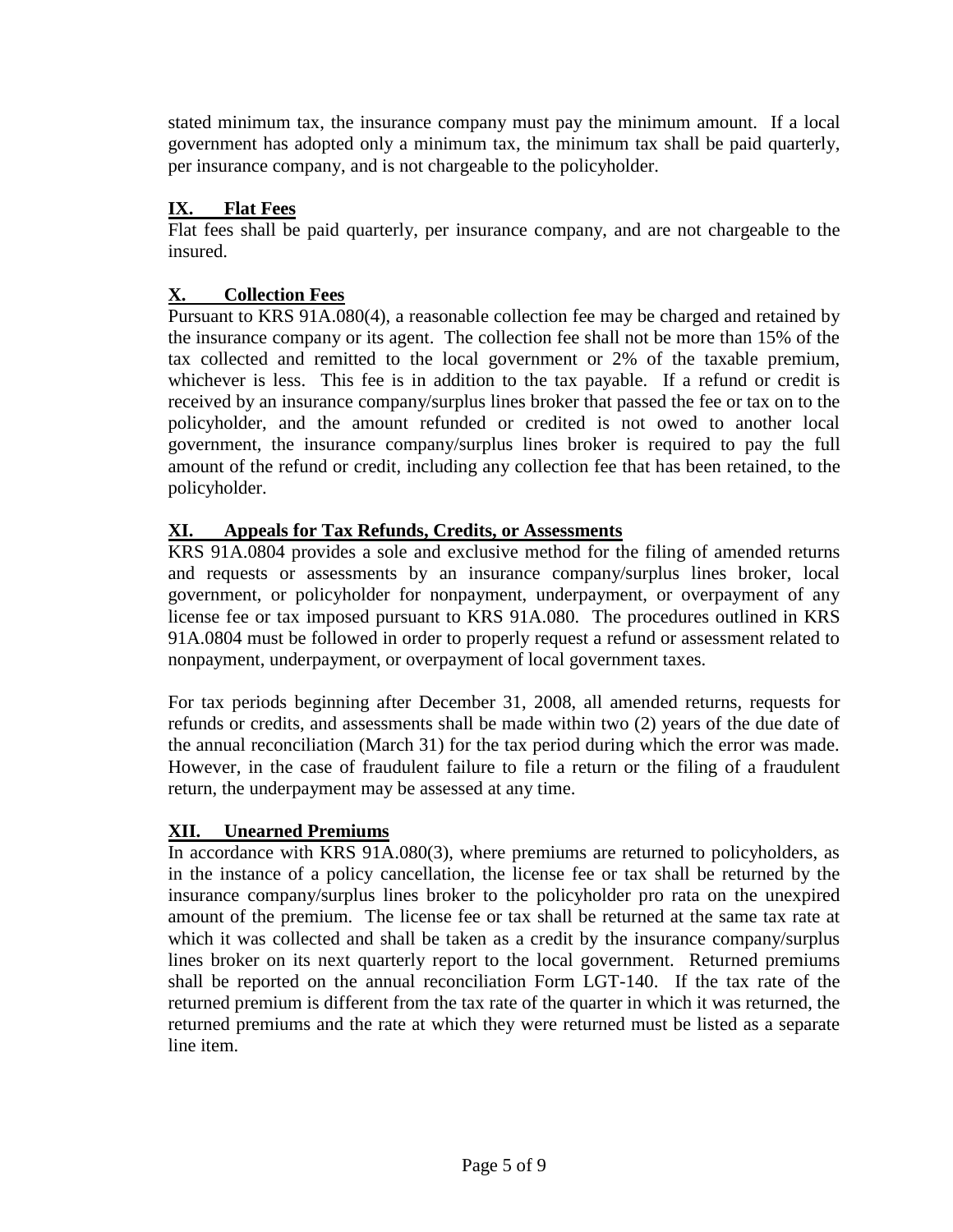The appeal procedures outlined in KRS 91A.0804 and referenced in Section XII of this Bulletin do not apply to credits claimed in accordance with KRS 91A.080(3).

#### **XIII. Credit for City Tax Against County Tax**

KRS 91A.080(12) requires insurance companies to credit city license fees or taxes against the county license fees or taxes imposed for the same license fees or taxes imposed by the county. This credit only applies if the county ordinance was enacted on or after July 13, 1990.

For reporting purposes, a credit of the city license fees or taxes against the county license fees or taxes must be taken and an LGT-142 form attached to the quarterly filing (Form LGT-141) and the annual reconciliation (Form LGT-140) if all of the following are true:

- The risk is located within the city limits;
- The county in which the city is located also imposes a tax;
- The county issued its ordinance on or after July 13, 1990; and
- The county license fee or tax for the applicable category (life, health, casualty, etc.) is higher than the city license fee or tax.

If a credit is required, the insurance company must pay the license fee or tax due to the city and pay the balance due to the county.

For July 1, 2010, through June 30, 2011, this credit applies to the following local governments:

Bullitt County

- Hebron Estates
- Shepherdsville
- Mount Washington

Hopkins County

- Dawson Springs
- Hanson
- Madisonville  $\bullet$
- Nebo  $\bullet$
- St. Charles
- White Plains

Jefferson County

- Glenview Manor
- $\bullet$  Kingsley
- Ten Broeck

Mason County

 $\bullet$ Dover

Meade County

Ekron  $\bullet$ 

Pulaski County

 $\bullet$ Science Hill

Wayne County

Monticello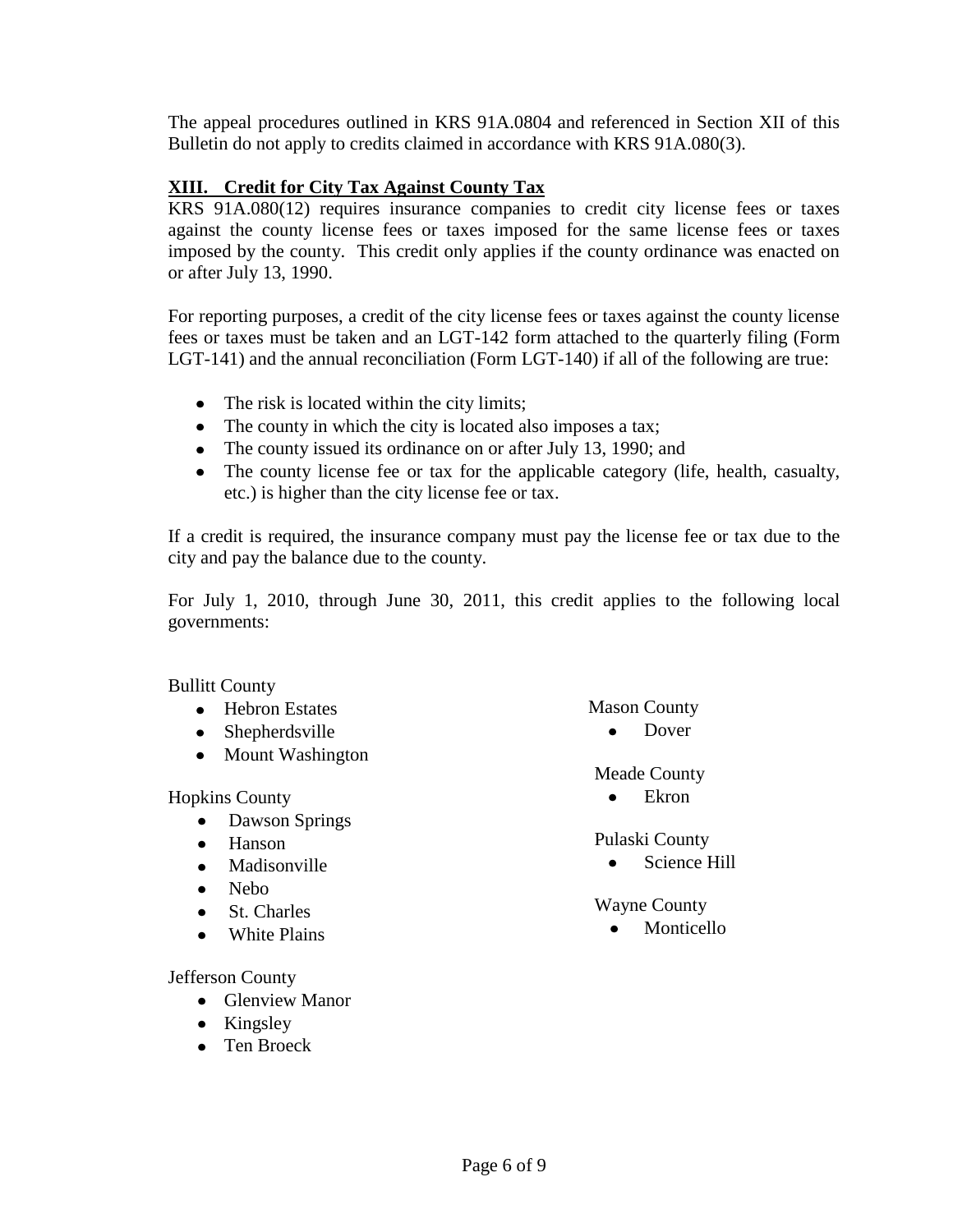## **XIV. Quarterly Payment of Taxes**

License fees or taxes are due to the applicable local government thirty (30) days after the end of each calendar quarter. Each insurance company/surplus lines broker shall file separately, using form LGT-141 or a substantially similar form. These forms do not need to be filed with the Department of Insurance. However, pursuant to 806 KAR 2:070 and KRS 304.10-160, these forms must be retained for a minimum period of five (5) years. For more specific information regarding the filing of the quarterly tax return, please refer to the instructions for filing form LGT-141.

### **Quarterly filings should be submitted on Form LGT-141 or a substantially similar form.**

# **XV. Penalties**

Pursuant to KRS 91A.080(9), any license fee or tax not paid on or before the due date shall bear interest from the date due until paid. The Department of Revenue has set the interest rate on unpaid or underpaid taxes for 2010 at five percent (5%). Any interest due is payable to the applicable local government. In addition, the local government may assess a ten percent (10%) penalty on a license tax or fee not paid within thirty (30) days after the due date.

If, after an audit requested by a local government, the Department finds that an insurance company/surplus lines broker has willfully engaged in a pattern of business conduct that fails to properly collect and remit the fee or tax imposed by a local government pursuant to the authority granted by KRS 91A.080(7), the Department may assess the responsible insurance company/surplus lines broker an appropriate penalty fee no greater than ten percent (10%) of the additional license fees or taxes determined to be owed to the local government. The penalty fee shall be paid to the local government owed the license fee or tax less any administrative costs of the Department in enforcing KRS 91A.080(7). Any insurance company/surplus lines broker held responsible for a penalty fee may request a hearing with the Department to be conducted pursuant to KRS 304.2-310 through 304.2-370 regarding the finding of a willful violation and the subsequent penalty fee.

In accordance with KRS 91A.0806(5), upon the presentation of proof that an insurance company has complied with the provisions of KRS 91A.0806(4) by performing due diligence in the location of risks and employing a verified risk location system or an alternative risk location method authorized by KRS 91A.0806(3), the insurance company/surplus lines broker:

- (a) Shall not be subject to penalties for failure to comply with KRS 91A.080 that may otherwise be imposed pursuant to KRS Chapter 304 or KRS 91A.080(7) for failure of a risk location system to properly locate risks;
- (b) Shall be held harmless from any liability including but not limited to liability for penalties, except for the tax that is due and interest on the tax that an insurance company has failed to timely remit, that would otherwise be due solely as a result of a failure to properly collect and remit the tax or fee levied pursuant to KRS 91A.080 because of the failure of a risk location system to properly locate risks; and
- (c) Shall not be subject to penalties under KRS 91A.0804(2)(c).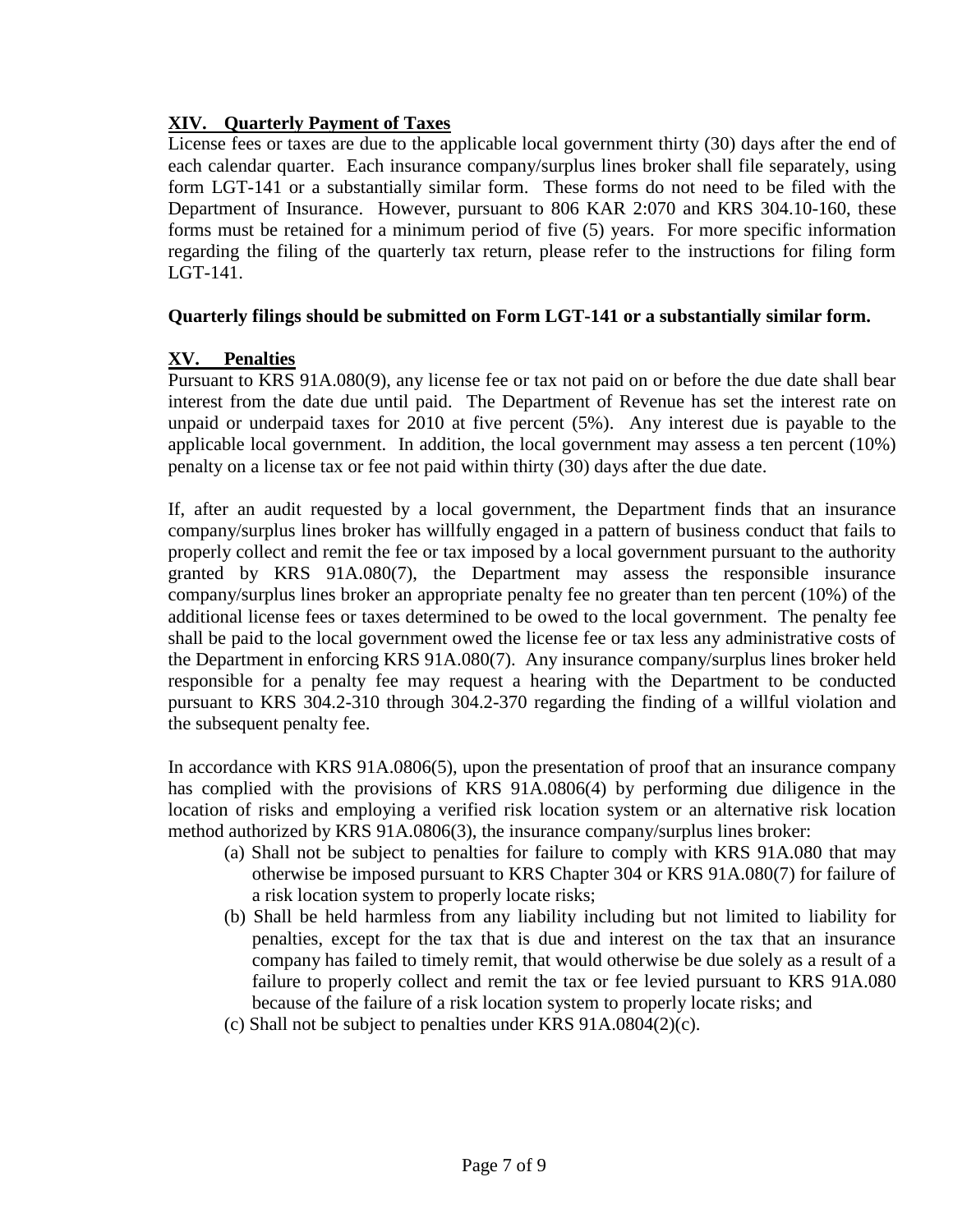#### **XVI. Annual Reconciliation**

In accordance with KRS 91A.080(8), each insurance company/surplus lines broker shall file the Local Government Premium Tax annual reconciliation report on or before March 31<sup>st</sup> of each year to the applicable local government.

If an insurance company/surplus lines broker has not collected premiums for which a local government premium tax applies, the insurance company/surplus lines broker shall file an annual reconciliation with the Department indicating the reason that no local government premium taxes were due.

A filing fee of \$5.00 per insurance company/surplus lines broker shall be submitted with the annual reconciliation filing in a format compatible with the filing option chosen. The failure to remit the \$5.00 filing fee constitutes a violation of 806 KAR 2:095 and will result in administrative action.

#### **A. Mandatory Electronic Annual Reconciliation Filing Requirements**

The Local Government Premium Tax annual reconciliation report shall be submitted to the Department in an electronic format. **The Department no long accepts hard copy annual reconciliation reports.** Users may choose from two electronic options:

- Secure File Transfer Protocol ("SFTP")
- E-Services Portal

Documentation on how to submit electronically is on the Department of Insurance website, at **<http://insurance.ky.gov/kentucky/ALSearch/Rateform/Docs.aspx?DivID=10>** under the heading "Annual Reconciliation Electronic Submission."

#### **B. Filing Options and Instructions**

1. Secure File Transfer Protocol ("SFTP")

If choosing the SFTP method, users must request access to the system by contacting the Department at **[DOI.ISHelpDesk@ky.gov](mailto:DOI.ISHelpDesk@ky.gov)** or by calling: (502) 564-6154 X4359.

- 2. E-Services Portal
- a. Surplus Lines Brokers

Access to electronically submit the annual reconciliation pursuant to KRS 91A.080 will automatically be added to any existing E-services account.

b. Insurance Companies